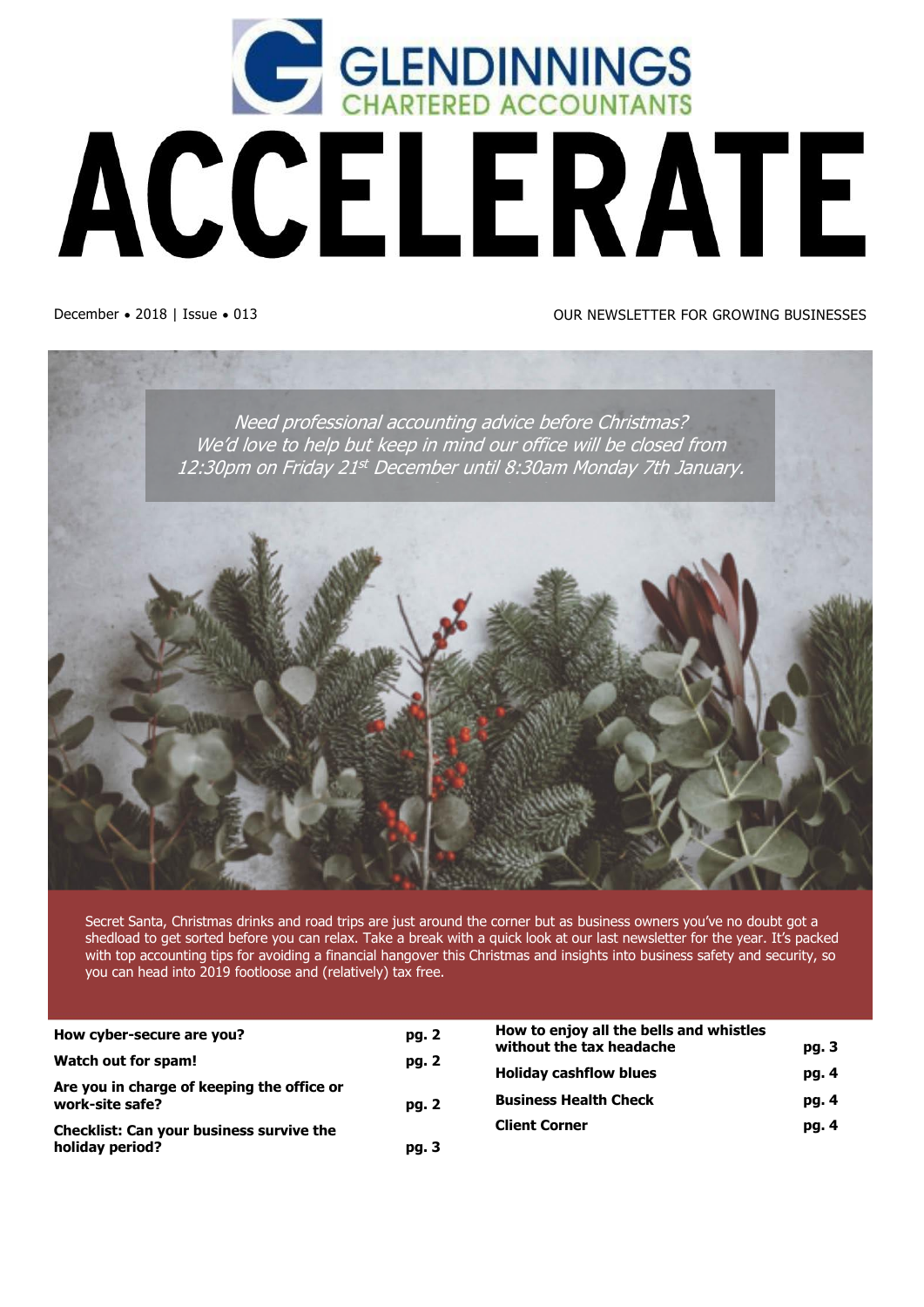### **How cyber-secure are you?**

Blackmail, extortion and identity theft might sound like something straight out of a blockbuster movie but cyber crime is not only a reality, it's on the rise and research shows the average Kiwi business isn't prepared.

#### **Is New Zealand really under threat, we're so far away!**

Unfortunately 'out of sight, out of mind' doesn't apply to cyber criminals. More than a quarter of Kiwi businesses surveyed by Grant Thornton in 2017 faced a cyber-attack in the previous year, placing us eighth in the league table of 37 countries surveyed.

#### **What can happen if I'm attacked?**

Cyber security threats, which include data breach, insider threat, cyber bullying and more, can mean facing larger financial loss from reputational damage, theft of customer details and intellectual property, and infrastructural damage.

#### **How much protection do I need?**

It can be as simple as switching on two-step verification on your email but if you rely on sensitive data or store personal information about staff and customers, you'll need to do more. Being proactive could mean software updates, setting up logs, using cloud services (if you're not already) and securing devices.

Unfortunately, it's not a question of 'if' but 'when' your business will be attacked, so take action to protect your business.

![](_page_1_Picture_9.jpeg)

## **Watch out for Spam!**

With the recent increase in spam emails supposedly from the IRD, keep an eye out for the subject heading: "GST returns due in 5 days". If you get one, delete it.

## **Are you in charge of keeping the office or work-site safe?**

Locking the doors is one thing but you need to take extra steps to ensure your workplace is safe and secure before you head away this Christmas. The last thing you want is for someone to access your work space and hurt themselves. Take time to check every square inch of your work environment, inside and outside, so you can rest assured nothing will go wrong while you're away.

#### Manage a construction site?

Here are nine questions to ask yourself before you head to the beach:

- 1. Is your worksite fenced off from the public?
- 2. Are the public protected from falling material?
- 3. Is clear signage present to warn people of danger?
- 4. Is the boundary secure?
- 5. Have steps been taken to prevent any unauthorised access, eg are all ladders removed or their rungs boarded so they can't be used?
- 6. Are excavations and openings securely covered or fenced off?
- 7. Is all plant immobilised to prevent unauthorised use?
- 8. Are bricks and materials safely stacked?
- 9. Are all flammable or dangerous substances locked away in secure storage places?

![](_page_1_Picture_25.jpeg)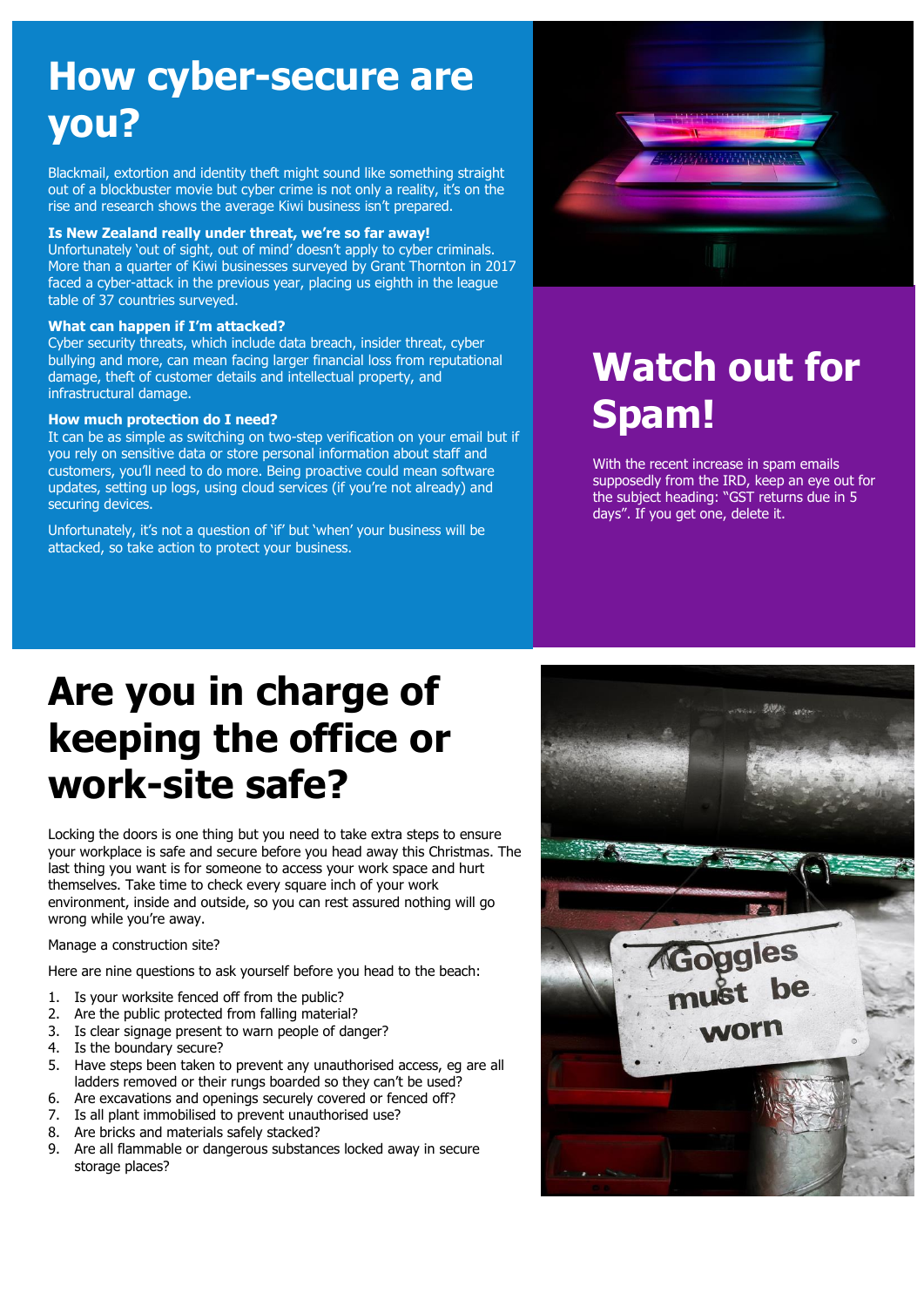![](_page_2_Picture_0.jpeg)

# **Checklist: Can your business survive the holiday period?**

While the Christmas/New Year period is traditionally a slow time of year for business, you still need to meet your expenses.

Ensure your bases are covered before you clock off for the year.

#### **1. Plan ahead**

Do a budget to figure out how much you are going to need to cover your overheads. This is especially important if it's going to be several weeks before you start earning a crust again.

A cashflow forecast will help you identify any issues before they become problems.

#### **2. Get your cashflow in order**

You can achieve this by:

- Prioritising jobs you can complete quickly so you can invoice clients straightaway.
- Incentivising early payment for completed work by offering a discount.
- Chasing outstanding invoices.
- Seeing if you can re-negotiate payment terms with suppliers.
- Reducing unnecessary spending.

#### **3. Don't forget taxes**

IRD expects GST and provisional tax payments to be made on January 15. Interest of 8.22% and late payment penalties apply if you don't.

Here's a tip: If paying both is going to hurt the bank account, prioritise paying the GST. You can utilise the services of an IRD-approved tax pooling provider such as Tax Management NZ to pay the provisional tax later. They reduce IRD interest by up to 30% and eliminate late payment penalties.

As always, we're happy to work with you so you have nothing to worry about while you enjoy your summer break.

## **How to enjoy all the bells and whistles without the tax headache**

Parties and gifts are all part of the festive fun but they can cost a small fortune. Here's a list of the rules around entertainment expenses so you know what's deductible and non-deductible before you fork out for your staff and customers.

- 1. To claim 100% of your customer gifts, keep it nonfood or drink related. Book vouchers, tickets to a sports match or a personalised calendar can be claimed in full.
- 2. Got a staff party planned? Half your food, drink, entertainment and venue hire can be claimed in your GST and income tax returns.
- 3. You don't need to pay Fringe Benefit Tax on entertainment expenses (that come under the 50% deductibility rules) unless it's being enjoyed by staff outside of their work duties.
- 4. Heading to Aussie for a fun-filled weekend with your staff? It's 100% deductible (and they'll love you for it!).
- 5. If you're giving customers and staff food and wine for their efforts you can claim 50% as a business expense.
- 6. Donating to charity this Christmas? You can deduct 100% of the cost of entertainment you provide to members of the public for charitable purposes.
- 7. If you're taking your family (who don't work for you) out for brunch to thank them for putting up with your long hours… it's not deductible because it's not related to generating income for your business.
- 8. Taking the team out for lunch? Ordering in a Christmas feast? You can claim 50% as a business expense whether you're out of the office or on-site.
- 9. Top tip: If you run out of time to organise Christmas gifts for customers, why not surprise them with a 'Welcome back to work' prezzie in the New Year?

Remember to keep your invoices and receipts for business entertainment expenses and if you have any questions about what's deductible and non-deductible, give us a call.

![](_page_2_Picture_30.jpeg)